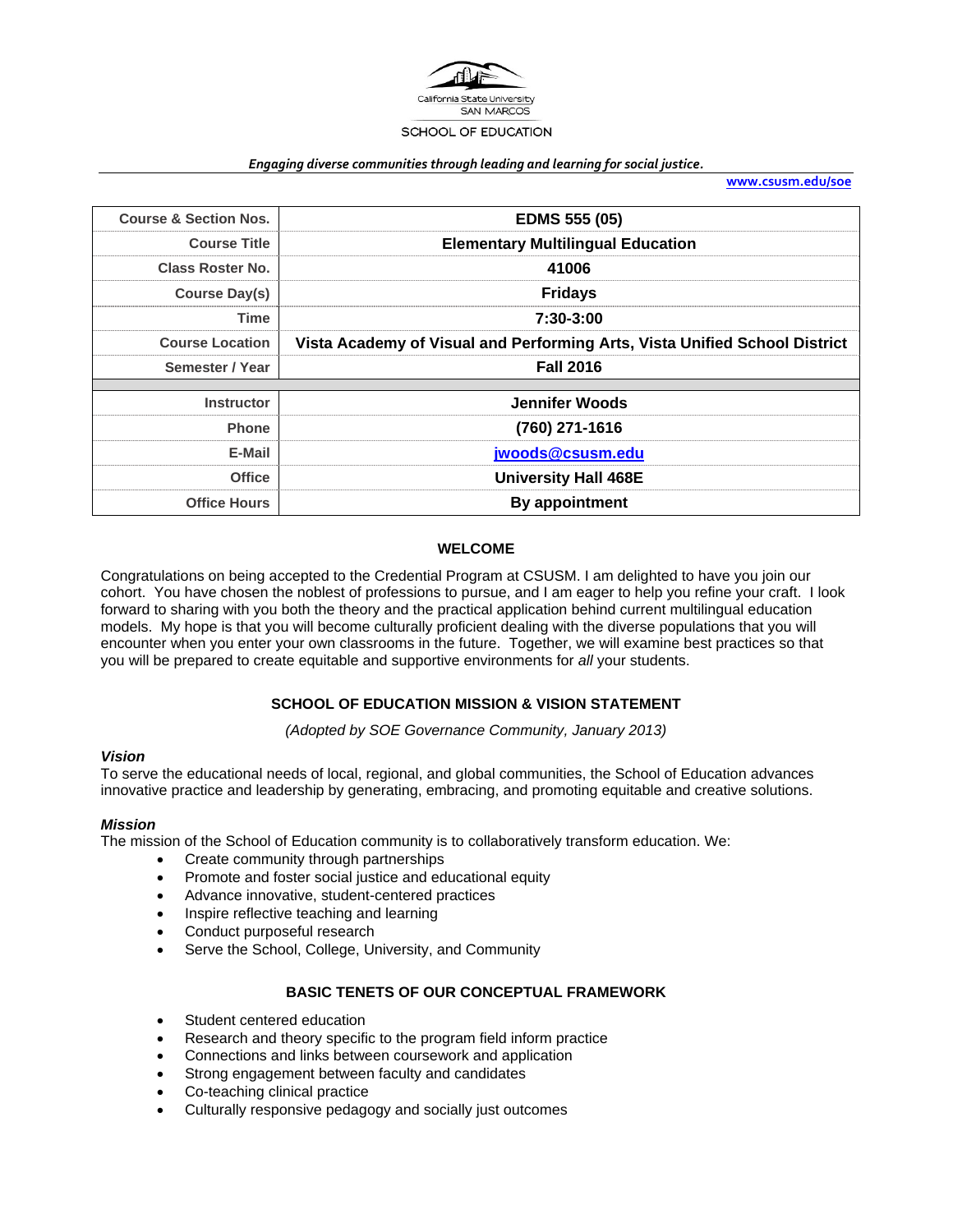# **TABLE OF CONTENTS**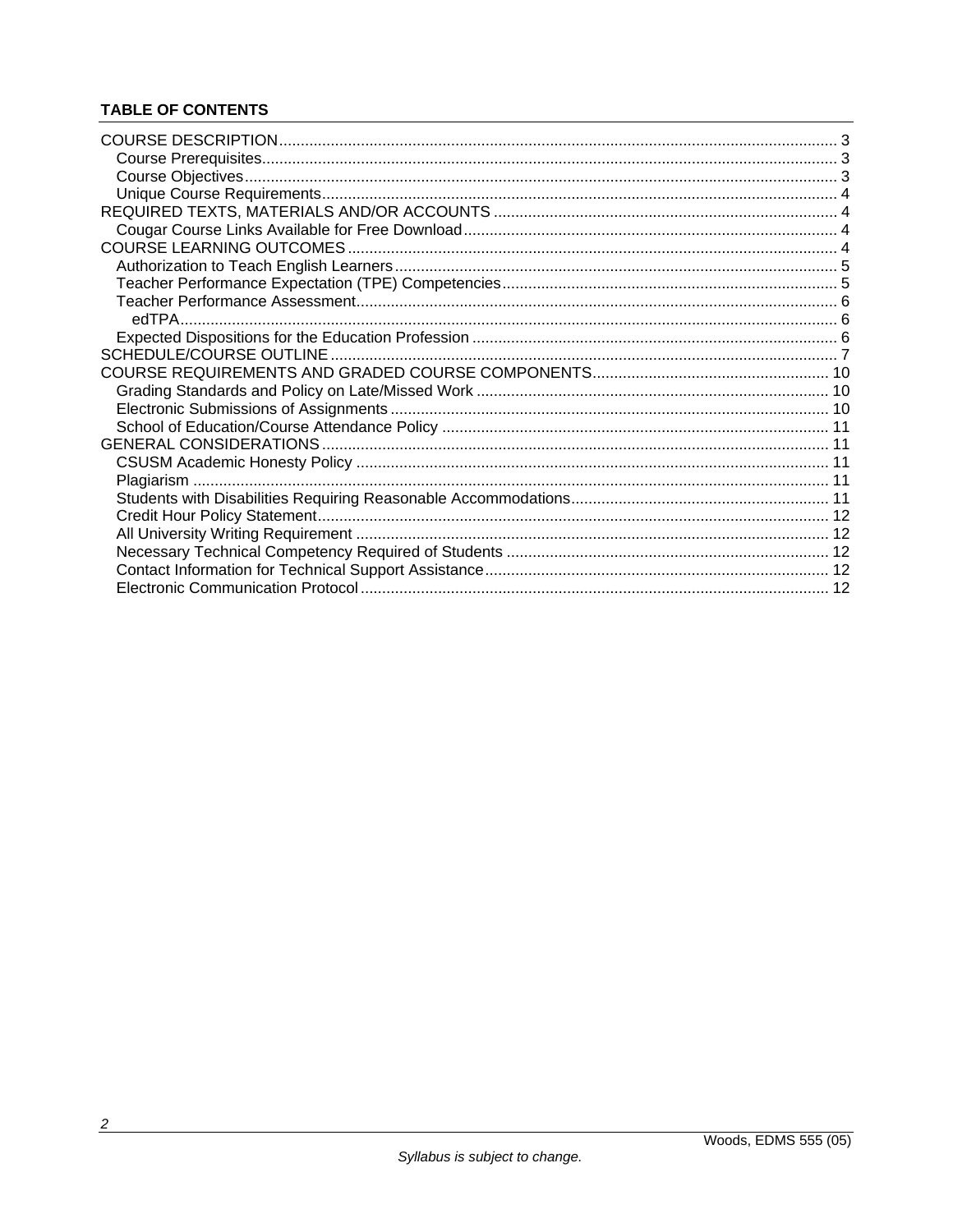# **COURSE DESCRIPTION**

Focuses on developing an understanding of culturally responsive theory, methodology, and assessment of second language acquisition in integrated and inclusive elementary and middle-level classrooms. May not be taken for credit by students who have received credit for EDML 552. Requires participation in the public schools.

This course addresses the needs of elementary school teachers faced with the growing diversity in today's classrooms. It will focus on bilingual sociolinguistic/sociocultural competence and implications for learning and instruction, application of effective alternative instructional practices, cultural aspects of English learners, as well as effective and appropriate English language development (ELD) techniques and successful bilingual, multilingual education for Language Minority students.

### **Course Prerequisites**

Admission to the Multiple Subject/CLAD Teacher Credential Program.

### **Course Objectives**

- 1. Explain the basic terms, philosophies, problems, issues, history, and practices related to the education of language minority persons in California and the US and knowledge of the history, policies, programs, and research on the effectiveness of bilingual education and bilingualism in the United States.
- 2. Demonstrate understanding of the most important goals of bilingual/multicultural education. Understand and apply research and its effects on the dimensions of learning in bilingual education program models.
- 3. Explain the theoretical framework upon which bilingual education is founded and demonstrate understanding of the philosophical, theoretical, legal, and legislative foundations of bilingual education and their effects on program design and educational achievement.
- 4. Demonstrate understanding of existing student identification, assessment, and language redesignation requirements for the state of California.
- 5. Explain the connections between bilingual education, English as a second language, and SDAIE, SDAIS/CALLA methodologies. Apply knowledge of the research on the cognitive effects of bilingualism and bi-literacy as developmental processes in instructional practice.
- 6. Demonstrate understanding of models of multicultural intercultural education and their implications for curriculum, instruction, and educational policy. Become cognizant of the fact that students' motivation, participation, and achievement are influenced by an intercultural classroom climate and school community.
- 7. Gain knowledge and understanding pertaining to similarities and differences between, contributions of, exchanges between, and varying perspectives of the populations referenced in the Non-Discrimination Policy of the State of California.
- 8. Demonstrate knowledge of the transferability between primary and target language with the understanding that the level of transferability is affected by the level of compatibility and may vary among languages.
- 9. Promote authentic parental participation that includes learning about school systems, assuming leadership roles and affecting policy and understanding of the family as a primary language and cultural resource.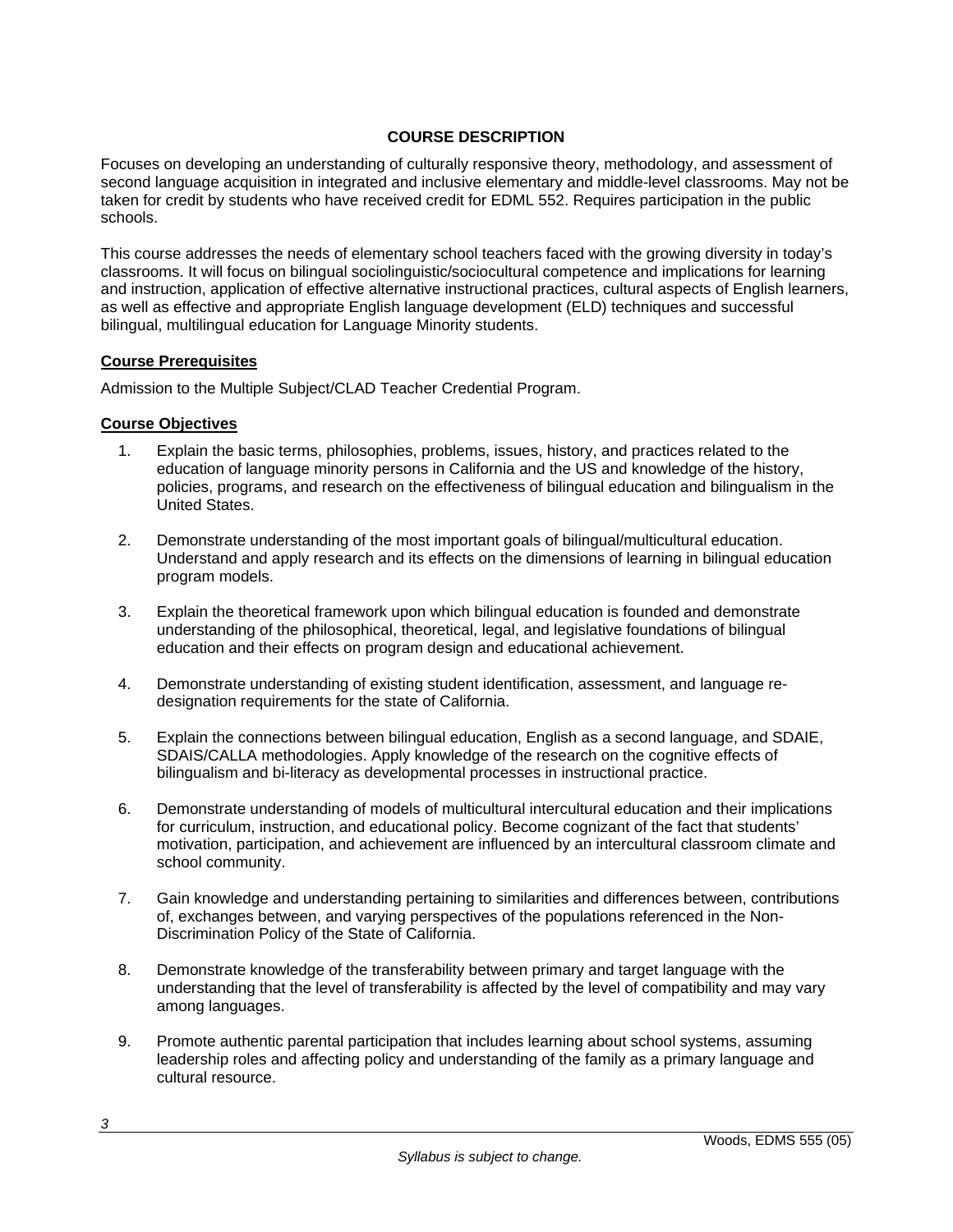# **Unique Course Requirements**

Students will be required to do classroom observations in schools and have access to elementary students to conduct some class assignments.

# **REQUIRED TEXTS, MATERIALS AND/OR ACCOUNTS**

Echevarria, J., Vogt, M.E., & Short, D. (2013) *Making Content Comprehensible for Elementary English Language Learners: The SIOP model, 2nd Edition.* Boston: Pearson. ISBN: 978-0-13-336260-2

Honigsfeld, A. & Dove, M. G. (2013) *Common Core for the Not-so-common Learner: English Language Arts Strategies, Grades K-5.* Thousand Oaks, CA: Corwin. ISBN: 9781452257822

### **Cougar Course Links Available for Free Download**

**Free Download** 2012 English Language Development Standards for California Public Schools K-12 from the CDE website at

http://www.cde.ca.gov/sp/el/er/eldstandards.asp

**Free Download** Appendices A-D and Glossary from 2012 ELD Standards at http://www.cde.ca.gov/sp/el/er/eldstandards.asp

**Free Download** Adopted ELA/ELD Framework Chapters at http://www.cde.ca.gov/ci/rl/cf/elaeldfrmwrksbeadopted.asp

**Free Download** CA Common Core State Standard, California Department of Education Common Core at www.cde.a.gov/re/cc

# **COURSE LEARNING OUTCOMES**

#### **Upon successful completion of this course,** *students will be able to* **(SWBAT):**

- SWBAT explain the basic terms, philosophies, goals, problems, issues, history, research, theoretical frameworks, and practices related to the education of language minority students, program design and educational achievement in California and the US through reading reflections and TPE 15 – Action Plan/ Reflective Statement.
- SWBAT demonstrate understanding of existing student identification, assessment, and language redesignation requirements for the state of California through reading reflections.
- SWBAT apply knowledge of the research on the cognitive effects of bilingualism and bi-literacy and developmental processes in instructional practice (bilingual education, English as a second language, and SDAIE, SDAIS/CALLA methodologies) through lesson plan development.
- SWBAT demonstrate understanding of models of multicultural intercultural education and their implications for curriculum, instruction, and educational policy through lesson observations and write-up.
- SWBAT become cognizant of the fact that students' motivation, participation, and achievement are influenced by an intercultural classroom climate and school community through English Learner Questionnaire and Multicultural Book and Multimedia Tool Presentation.
- SWBAT demonstrate knowledge of the transferability between primary and target language with the understanding that the level of transferability is affected by the level of compatibility and may vary among languages through reading reflections and lesson development.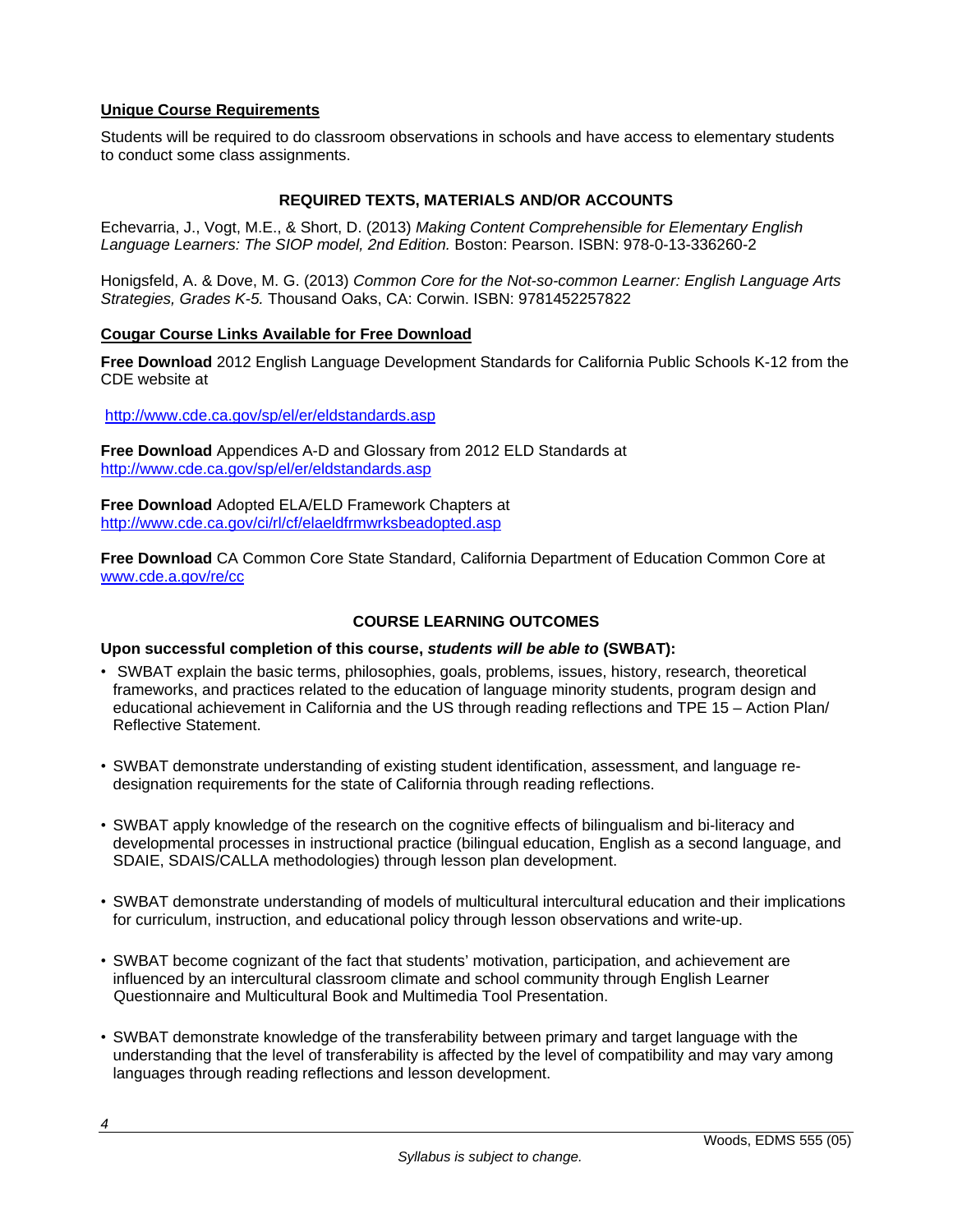• SWBAT promote authentic parental participation that includes learning about school systems, assuming leadership roles and affecting policy.

# **Authorization to Teach English Learners**

This credential program has been specifically designed to prepare teachers for the diversity of languages often encountered in California public school classrooms. The authorization to teach English learners is met through the infusion of content and experiences within the credential program, as well as additional coursework. Candidates successfully completing this program receive a credential with authorization to teach English learners. *(Approved by CCTC in SB 2042 Program Standards, August 02)*

# **Teacher Performance Expectation (TPE) Competencies**

The course objectives, assignments, and assessments have been aligned with the CTC standards for Multiple Subject Credential. This course is designed to help teachers seeking a California teaching credential to develop the skills, knowledge, and attitudes necessary to assist schools and district in implementing effective programs for all students. The successful candidate will be able to merge theory and practice in order to realize a comprehensive and extensive educational program for all students. You will be required to formally address the following TPEs in this course:

# **TPE 15: Social Justice and Equity**

Teacher candidates will be able to identify issues of social justice and equity in the classroom and can apply appropriate instructional strategies to ensure equal outcomes for diverse students. They will be familiar with ideas, definitions, and major theorists in the fields of multicultural education, social reconstruction, and democratic education. Pluralism and divergent perspectives on educating students will be the foundation of designing effective lessons and instructional practices for diverse students. Candidates will understand when and how to collaborate with others, especially curriculum specialists, community leaders, and parents on preparing relevant and appropriate instructional activities, curricular units, and school structures that would provide equitable outcomes for students from different linguistic, cultural, and social economic backgrounds.

# **TPE 7**: **Teaching English Learners**

Candidates know and can apply pedagogical theories, principles, and instructional practices for comprehensive instruction of English learners. They know and can apply theories, principles, and instructional practices for English Language Development leading to comprehensive literacy in English. They are familiar with the philosophy, design, goals, and characteristics of programs for English language development, including structured English immersion. They implement an instructional program that facilitates English language development, including reading, writing, listening and speaking skills, that logically progresses to the grade level reading/language arts program for English speakers. They draw upon information about students' backgrounds and prior learning, including students' assessed levels of literacy in English and their first languages, as well as their proficiency in English, to provide instruction differentiated to students' language abilities. They understand how and when to collaborate with specialists and paraeducators to support English language development. Based on appropriate assessment information, candidates select instructional materials and strategies, including activities in the area of visual and performing arts, to develop students' abilities to comprehend and produce English. They use English that extends students' current level of development yet is still comprehensible. They know how to analyze student errors in oral and written language in order to understand how to plan differentiated instruction. Candidates know and apply pedagogical theories, principles and practices for the development of academic language, comprehension, and knowledge in the subjects of the core curriculum. They use systematic instructional strategies, including contextualizing key concepts, to make grade-appropriate or advanced curriculum content comprehensible to English learners. They allow students to express meaning in a variety of ways, including in their first language, and, if available, manage first language support such as para-educators, peers, and books. They use questioning strategies that model or represent familiar English grammatical constructions. They make learning strategies explicit. Candidates understand how cognitive, pedagogical, and individual factors affect students' language acquisition. They take these factors into account in planning lessons for English language development and for academic content.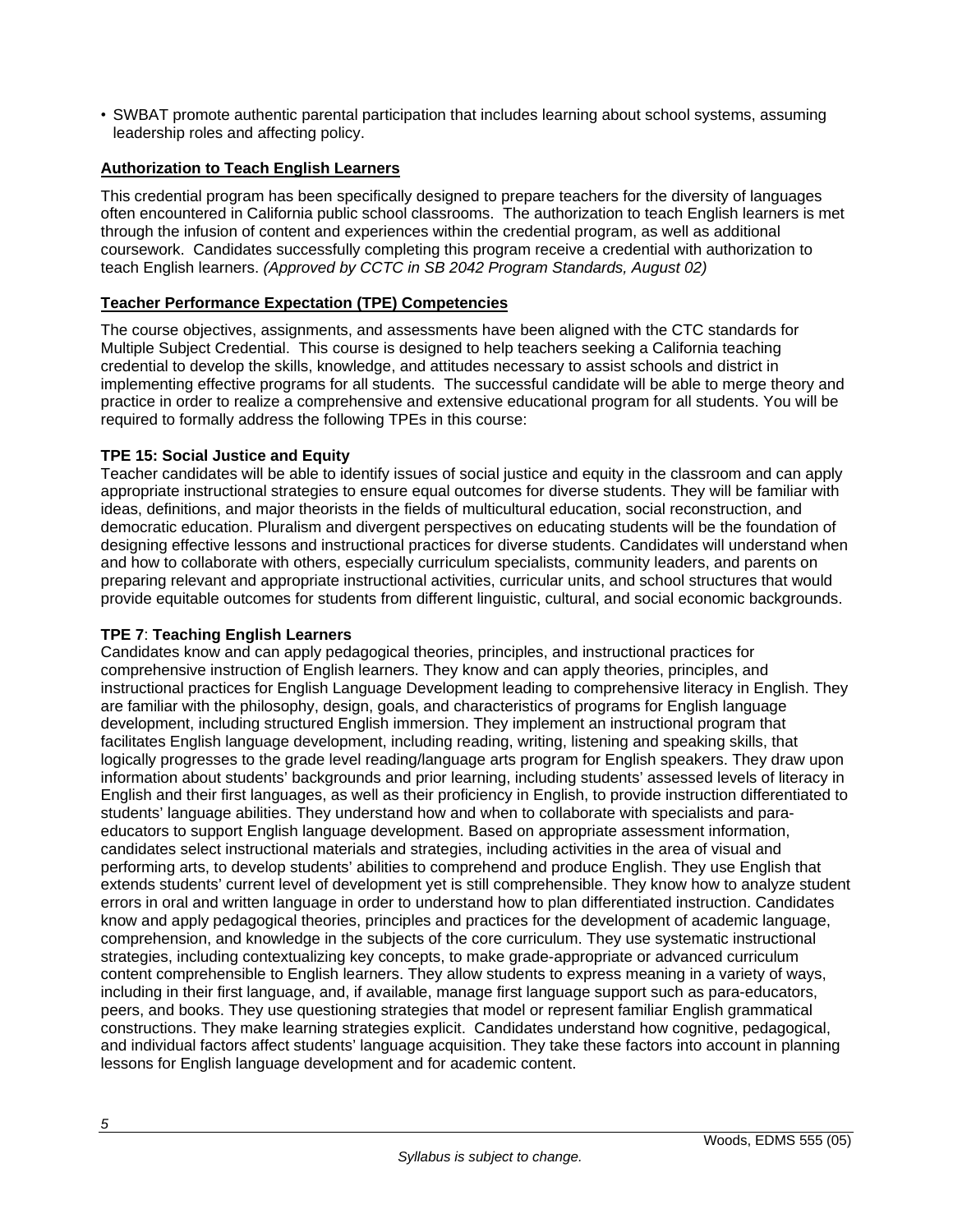# **Teacher Performance Assessment**

Beginning July 1, 2008 all California credential candidates must successfully complete a state-approved Teacher Performance Assessment (TPA), as part of the credential program of preparation. During the 2015- 16 academic year the CSUSM credential programs will use either the CalTPA (California Teacher Performance Assessment) or the edTPA (Educative Teacher Performance Assessment).

# **edTPA**

Beginning in fall 2015, for newly entering initial candidates, the CSUSM assessment system is the edTPA. To assist with your successful completion of the edTPA, a capstone class is part of your curriculum. In this class edTPA related questions and logistical concerns are addressed. Additional support materials are available on the edTPA website:

### http://www.edtpa.com/PageView.aspx?f=GEN\_Candidates.html

Additionally, to support your success in your credential program and with TPA, SOE classes use common pedagogical language, lesson plans (lesson designs), and unit plans (unit designs).

# **Expected Dispositions for the Education Profession**

Education is a profession that has, at its core, certain dispositional attributes that must be acquired and developed. Teaching and working with learners of all ages requires not only specific content knowledge and pedagogical skills, but positive attitudes about multiple dimensions of the profession. The School of Education has identified six dispositions that must be evident in teacher candidates: social justice and equity, collaboration, critical thinking, professional ethics, reflective teaching and learning, and life-long learning. These dispositions have observable actions that will be assessed throughout the preparation program. For each dispositional element, there are three levels of performance - *unacceptable*, *initial target*, and *advanced target*. The description and rubric for the three levels of performance offer measurable behaviors and examples.

The assessment is designed to provide candidates with ongoing feedback for their growth in professional dispositions and includes a self-assessment by the candidate. The dispositions and rubric are presented, explained and assessed in one or more designated courses in each program as well as in clinical practice. Based upon assessment feedback candidates will compose a reflection that becomes part of the candidate's Teaching Performance Expectation portfolio. Candidates are expected to meet the level of *initial target* during the program.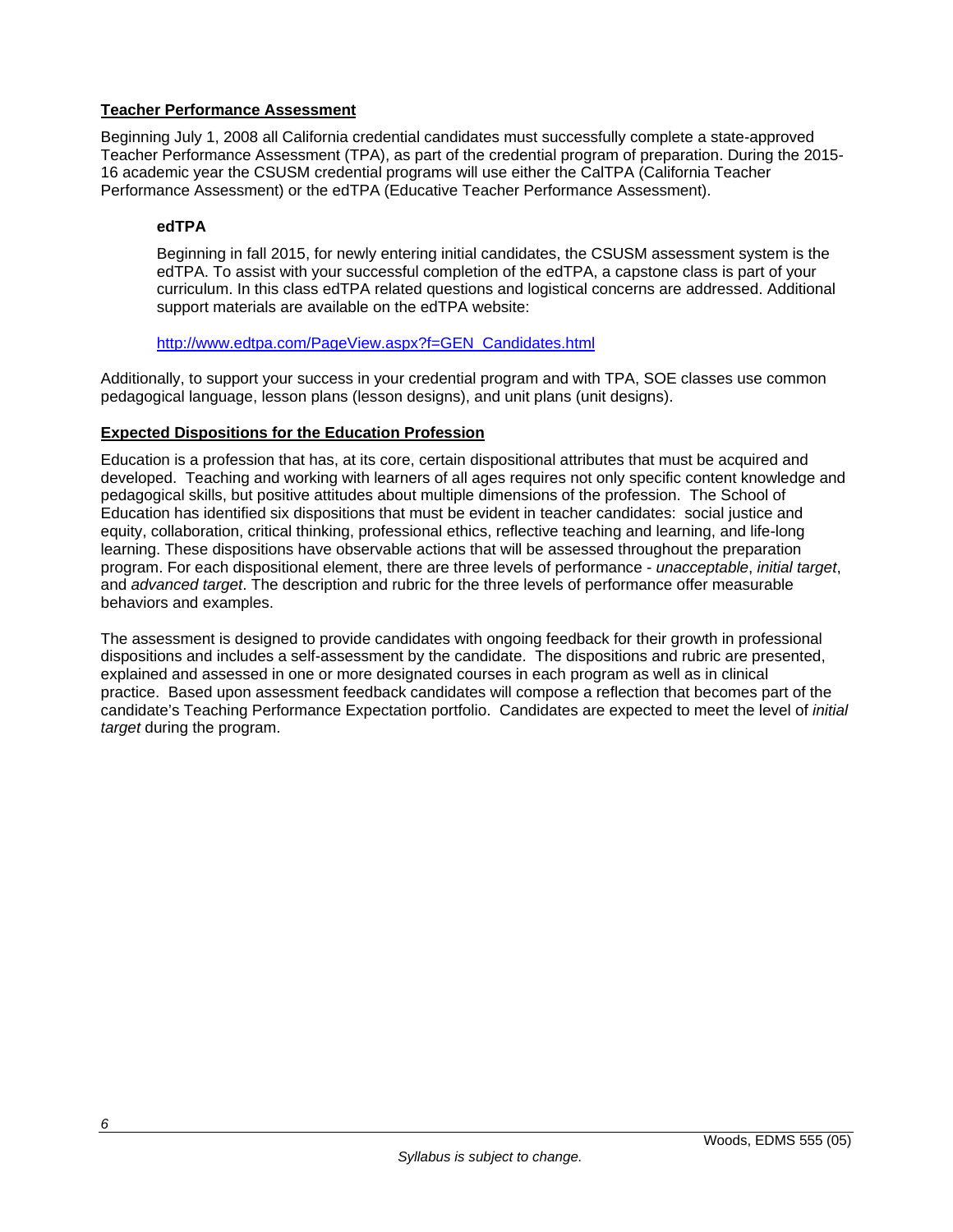# **SCHEDULE/COURSE OUTLINE**

*The instructor reserves the rights to alter the instructional timeline, add, delete, and/or change topics and* 

| <b>Topic</b>                                                                                                                                                                                                                                                                                                                                                                                | <b>Assignment (if any)</b>                                                                                                                                                                                                                                                   |  |  |
|---------------------------------------------------------------------------------------------------------------------------------------------------------------------------------------------------------------------------------------------------------------------------------------------------------------------------------------------------------------------------------------------|------------------------------------------------------------------------------------------------------------------------------------------------------------------------------------------------------------------------------------------------------------------------------|--|--|
| Week 1                                                                                                                                                                                                                                                                                                                                                                                      | Readings Due (READ PRIOR TO SESSION #1)                                                                                                                                                                                                                                      |  |  |
| • Introduction / Overview /<br>Syllabus<br>• Who are English Learners<br>(ELs)? Who are Long Term<br>English Learners (LTELs)<br>• Second Language<br>Acquisition - L2 Theories<br>and Research<br>• Identification of EL students<br>• SIOP Components<br>• Language vs Content<br>Objectives<br>• Lesson Preparation<br>• Projects overview & MC<br>Book/Multimedia<br>Assignment/Sign-up | SIOP Ch1 Sheltered Instruction<br>_SIOP Ch2 Lesson Preparation<br><b>Assignments Due:</b><br>• Be prepared to discuss readings<br>• Bring hard or electronic copy of syllabus<br>• Sign-up for MC Book/Multimedia presentations<br>(schedule will be passed around in class) |  |  |
| <b>Week 2 Labor Day</b>                                                                                                                                                                                                                                                                                                                                                                     | Catch-up on your readings!                                                                                                                                                                                                                                                   |  |  |
| Week 3<br>• What is Sheltered<br>Instruction?<br>• Background Strategies<br>• Comprehensible Input<br><b>Strategies</b><br>• 2012 ELD Standards and<br>PLDs<br>• Differentiating Instruction<br>• Common Core S/L<br><b>Strategies</b><br>• Explain SIOP Lesson Plan<br>and Write-up<br>• Explain & develop EL<br>Questionnaire                                                             | <b>Readings Due:</b><br>SIOP Ch3 Building Background<br>SIOP Ch4 Comprehensible Input<br>Dove Ch1 - Ch2<br><b>Assignments Due:</b><br>• Download ELD Standards, CDE Website, and<br><b>Common Core State Standards</b><br>• MC Book/Multimedia Presentations                 |  |  |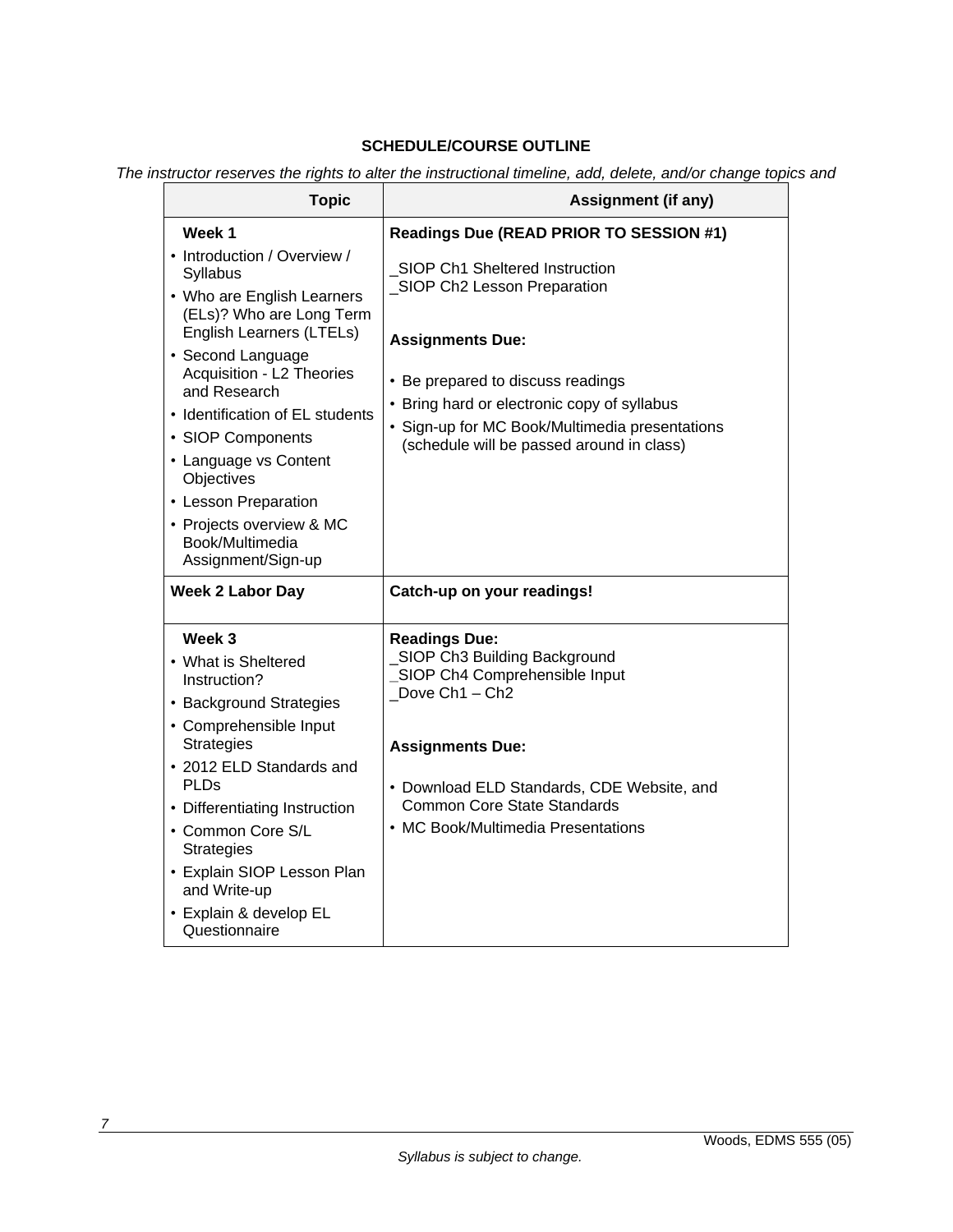| <b>Topic</b>                                                                                                                                                                                                                                                                                                                 | <b>Assignment (if any)</b>                                                                                                                                                                          |  |  |
|------------------------------------------------------------------------------------------------------------------------------------------------------------------------------------------------------------------------------------------------------------------------------------------------------------------------------|-----------------------------------------------------------------------------------------------------------------------------------------------------------------------------------------------------|--|--|
| Week 4<br>• Lesson Strategies and<br>Interactions<br>• Formative and Summative<br>Assessments<br>• Academic Language/<br>Language Forms and<br><b>Functions</b><br>• 2012 ELD Standards<br>• Scaffolding<br>• Theoretical Foundations<br>• Continue feedback on SIOP<br>lesson plan<br>• Explain multicultural<br>experience | <b>Readings Due:</b><br>SIOP Ch5 Strategies<br>SIOP Ch6 Interaction<br>Dove Ch3-Ch4<br><b>Assignments Due:</b><br>• ELL Questionnaire<br>• MC Book/Multimedia Presentations                         |  |  |
| Week 5                                                                                                                                                                                                                                                                                                                       | <b>Comp Week for Off-Site Multicultural Experience</b>                                                                                                                                              |  |  |
| Week 6<br>• Culturally Responsive<br>Teaching<br>$\cdot$ GLAD<br>• 2012 ELD Standards<br>Appendix A: Foundational<br><b>Literacy Skills for ELs</b><br>• ELA/ELD Framework<br>• How to use textbooks with<br>ELS                                                                                                             | <b>Readings Due:</b><br>SIOP Ch7 Practice and Application<br>_ SIOP Ch8 Lesson Delivery<br>_Dove Ch5-Ch6<br><b>Assignments Due:</b><br>• SIOP Lesson Plan Due<br>• MC Book/Multimedia Presentations |  |  |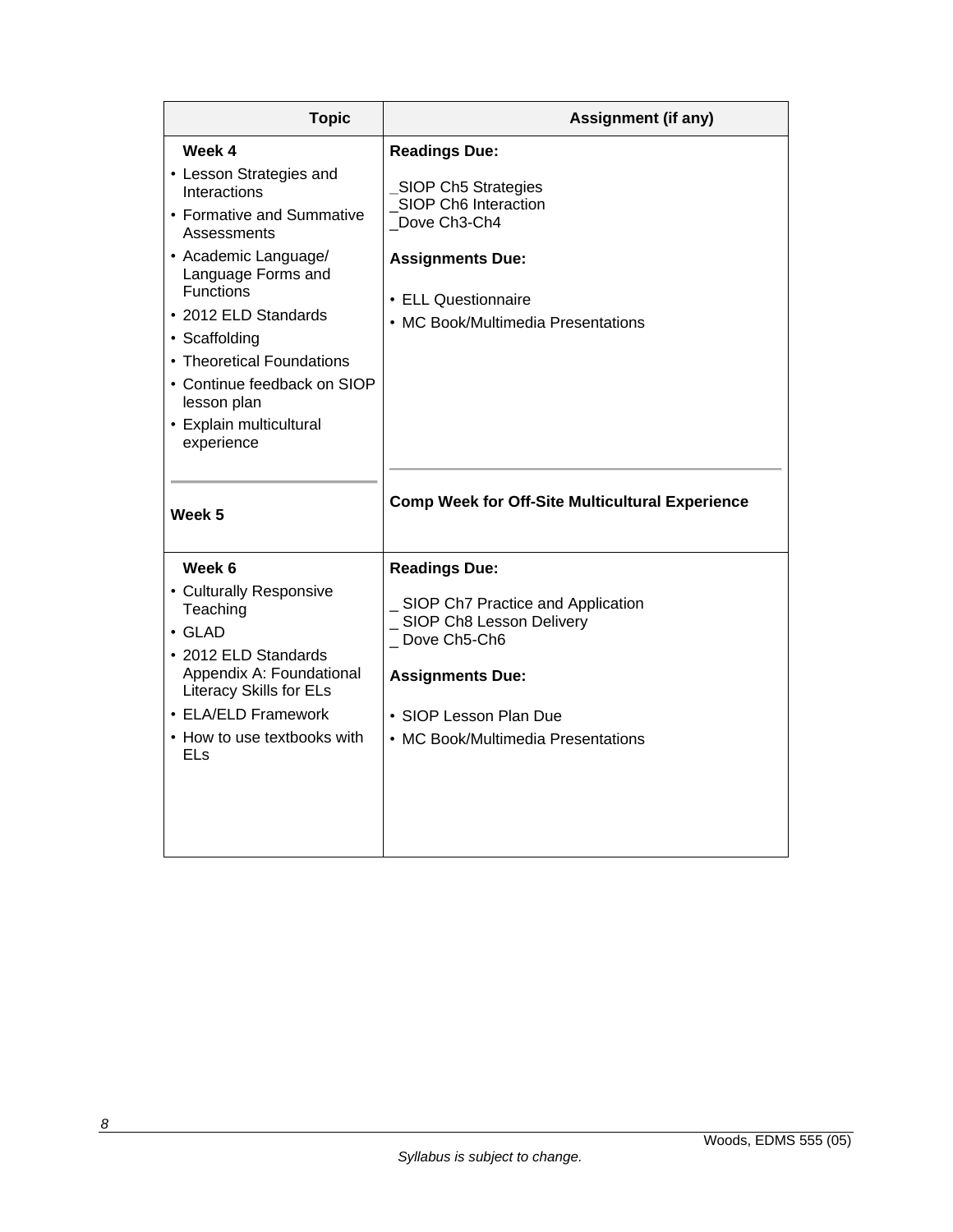| <b>Topic</b>                                                                                                                                                                                                                                                               | <b>Assignment (if any)</b>                                                                                                                                                                                     |  |
|----------------------------------------------------------------------------------------------------------------------------------------------------------------------------------------------------------------------------------------------------------------------------|----------------------------------------------------------------------------------------------------------------------------------------------------------------------------------------------------------------|--|
| Week 7<br>• Special Education Issues<br>Re: ELs<br>• Making content accessible<br>to ELs<br>• Transferable Skills between<br>Spanish/English<br>• Teaching with the Brain in<br>Mind<br>• Workshop – lesson plan<br>• Multicultural Presentations<br>• Explain Action Plan | <b>Readings Due:</b><br>SIOP Ch9 Review and Assessment<br>SIOP Ch10 RTI, Special Ed. and ELs<br>Dove Ch7<br><b>Assignments Due:</b><br>• Multicultural Experience Due<br>• Multicultural Classroom Project Due |  |
| Week 8<br>• Feedback on lesson plans<br>• Involving Parents, Families,<br>and Communities of ELs<br>• Becoming Bilingual – dual<br>language education<br>• Debrief SIOP Plans<br>• Final conferences with<br>instructor about lesson<br>plans<br>• Workshop - Action       | <b>Readings Due:</b><br>SIOP Ch11 SIOP Protocol<br>SIOP Ch12 FAQ<br>Dove Ch8<br><b>Assignments Due:</b><br>• TPE15 Action Plan                                                                                 |  |
| <b>Week 9 Makeup</b><br>TBA<br>There will be no final exam<br>for this course.                                                                                                                                                                                             | N/A                                                                                                                                                                                                            |  |

*Assignments in response to individual and class needs.*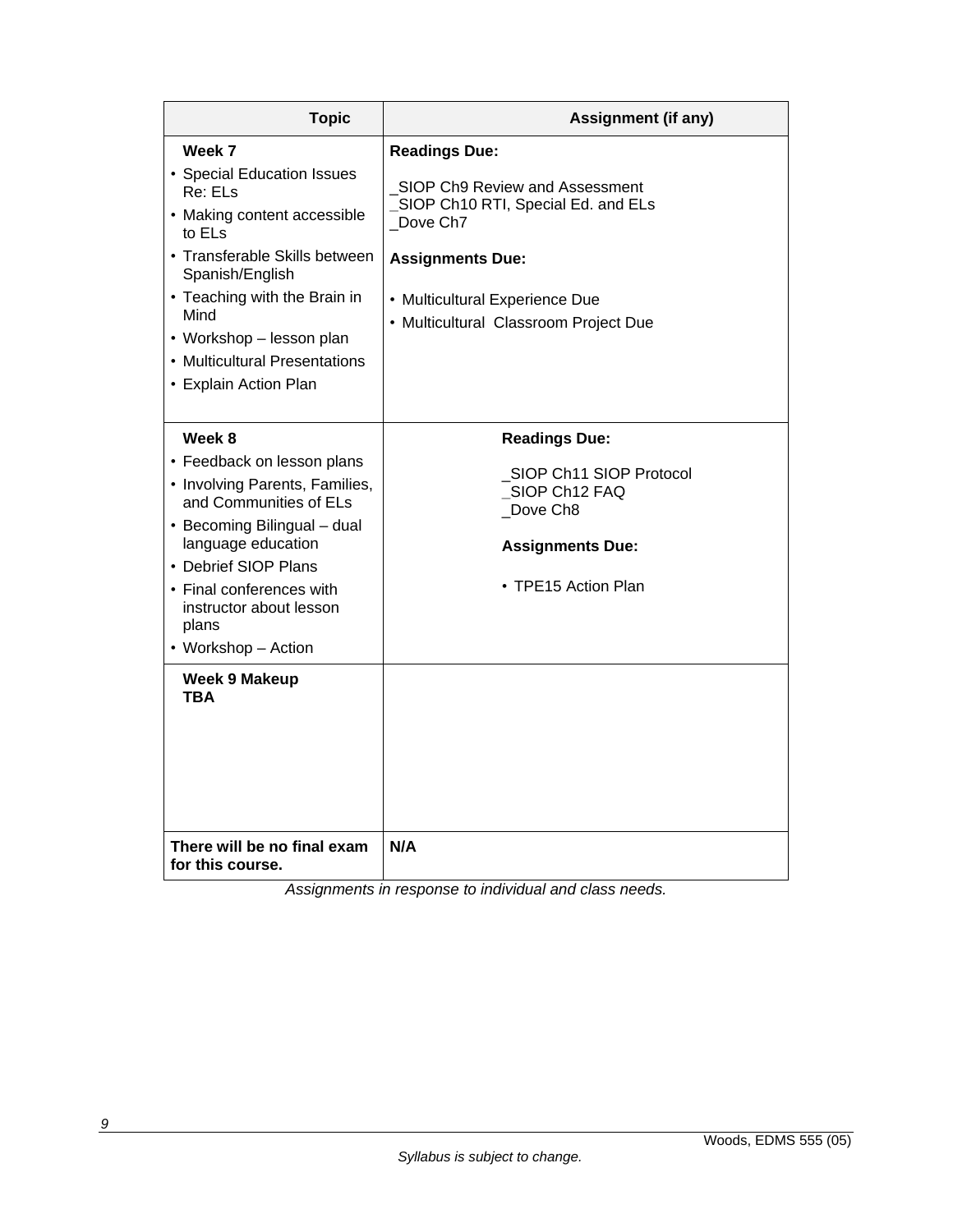# **COURSE REQUIREMENTS AND GRADED COURSE COMPONENTS**

Teacher education is a professional preparation program. It is expected that students will come to class prepared to discuss the readings, submit required assignments, and participate in class activities. Students are expected to adhere to academic honesty and integrity, standards of dependability, confidentiality and writing achievement. Because it is important for teachers to be able to effectively communicate their ideas to students, parents, colleagues, and administrators, writing that is original, clear and error-free is a priority for the School of Education. It is expected that work will be turned in on time. Note: Professor reserves the right to change, add to, or delete any material or assignment from the course.

| • Attendance, Participation, & Professional Disposition   | 50 points        |
|-----------------------------------------------------------|------------------|
| • Multicultural Book and Multimedia Tool Presentation     | 10 points        |
| • EL Questionnaire - Learning About Your English Learners | 5 points         |
| • Siop Lesson & Resources                                 | 5 points         |
| • TPE 15 - Action Plan / Reflective Statement             | 10 points        |
| • Multicultural Experience Menu and Write-up              | 10 points        |
| • Multicultural Classroom Group Project                   | 10 points        |
|                                                           | Total 100 points |

# **Grading Standards and Policy on Late/Missed Work**

All students are expected to participate in class activities and demonstrate reflective learning. It is important that students are well prepared for course sessions by completing the readings and assignments scheduled before the class meeting. Assignments should be typed and double-spaced. Students who wish to revise an assignment must negotiate the requirements of the revision with the instructor. It is expected that work will be turned in on time. Please discuss individual issues with the instructor. Points will be deducted if assignments are submitted late (10% penalty per day late; no credit will be awarded if the assignment is one week late). A minimum of a C+ is required to pass this course.

| 95-100    |    |                            |
|-----------|----|----------------------------|
| $90 - 94$ | А- |                            |
| $87 - 89$ | B+ |                            |
| $83 - 86$ | B. |                            |
| $80 - 82$ | B- |                            |
| $77 - 79$ |    | C+ (minimal passing grade) |
| $73 - 76$ | C  |                            |
| $70 - 72$ |    |                            |
|           |    |                            |

# **ASSIGNMENT DESCRIPTIONS**

#### **Electronic Submissions of Assignments**

This course is mostly paperless. Assignments are to be turned to Cougar Course on time. Points will be deducted for late submissions as the work you do is essential to the discussions conducted in this course. Make sure you turn in the assignments in Word, 12 pt. font. Resources and/or citations will be referenced using APA format.

*NOTE: Full assignment descriptions and guidelines can be found on Cougar Courses, including grading rubrics for each.*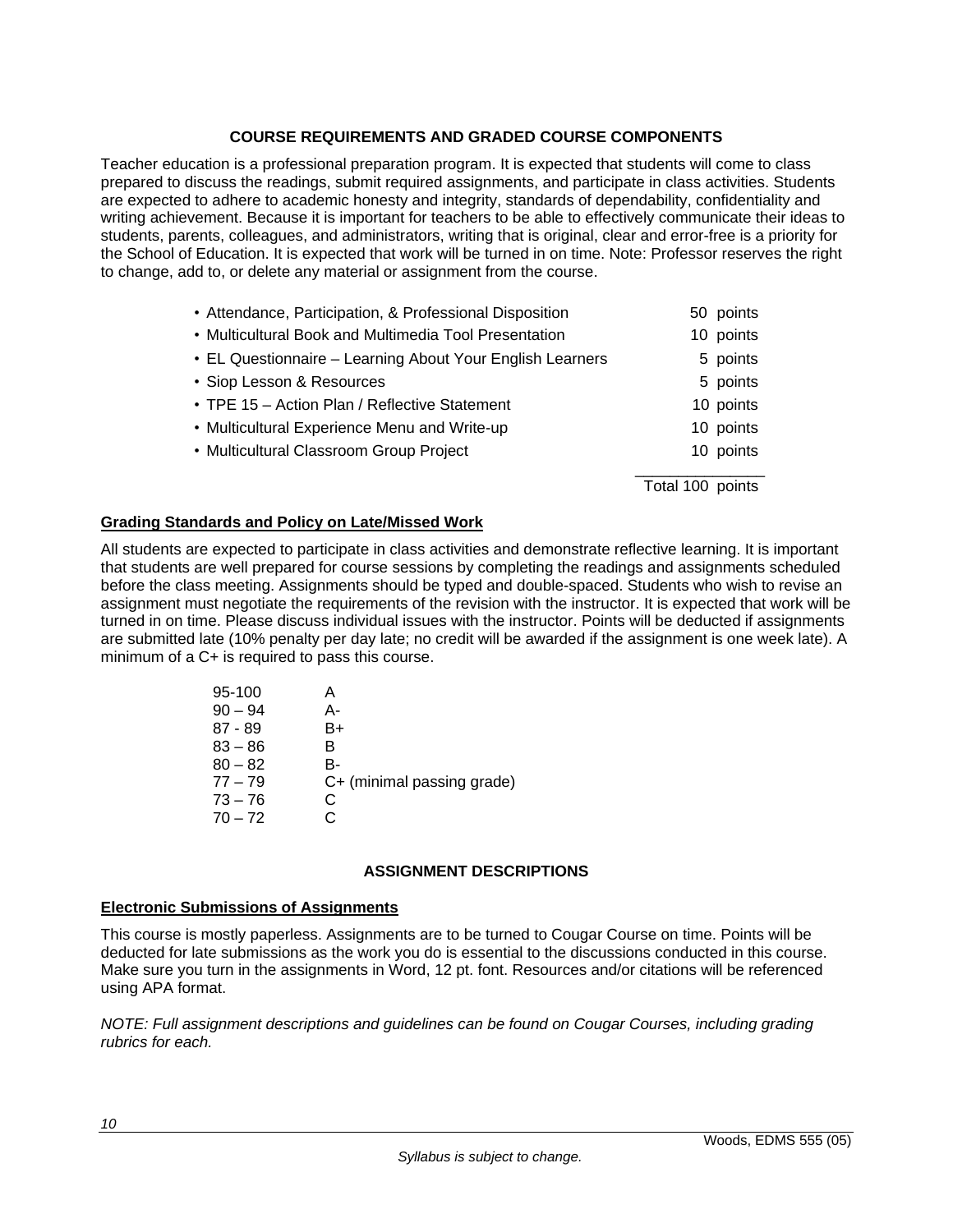# **School of Education/Course Attendance Policy**

Due to the dynamic and interactive nature of courses in the School of Education, all candidates (course participants) are expected to attend all classes and participate actively. At a minimum, candidates (course participants) must attend more than 80% of class time, or s/he may not receive a passing grade for the course at the discretion of the instructor. Individual instructors may adopt more stringent attendance requirements. Should the candidate (course participants) have extenuating circumstances, s/he should contact the instructor as soon as possible. *(Adopted by the COE Governance Community, December, 1997).*

**For this course:** Students missing more than one class session cannot earn an A or A-. Students missing more than two class sessions cannot earn a B or B+. This also applies to tutoring activities during our class sessions that are part of your cohort learning experience. Arriving late or leaving early by more than twenty minutes to class or tutoring counts as an absence. Illness and emergencies are considered on a case-bycase basis. However, notifying the instructor does not constitute an excuse. All assignments must be turned in on due date even in case of an absence. Unless extraordinary circumstances are made known, this is not negotiable. In an eight-week course, one day is equivalent to two class sessions (two weeks of class). So, missing one entire day will constitute two absences for the course.

# **GENERAL CONSIDERATIONS**

# **CSUSM Academic Honesty Policy**

Students will be expected to adhere to standards of academic honesty and integrity, as outlined in the Student Academic Honesty Policy. All assignments must be original work, clear and error-free. All ideas/material that are borrowed from other sources must have appropriate references to the original sources. Any quoted material should give credit to the source and be punctuated accordingly.

Academic Honesty and Integrity: Students are responsible for honest completion and representation of their work. Your course catalog details the ethical standards and penalties for infractions. There will be zero tolerance for infractions. If you believe there has been an infraction by someone in the class, please bring it to the instructor's attention. The instructor reserves the right to discipline any student for academic dishonesty, in accordance with the general rules and regulations of the university. Disciplinary action may include the lowering of grades and/or the assignment of a failing grade for an exam, assignment, or the class as a whole.

Incidents of Academic Dishonesty will be reported to the Dean of Students. Sanctions at the University level may include suspension or expulsion from the University.

Refer to the full Academic Honesty Policy at: http://www.csusm.edu/policies/active/documents/Academic\_Honesty\_Policy.html

# **Plagiarism**

As an educator, it is expected that each candidate (course participant) will do his/her own work, and contribute equally to group projects and processes. Plagiarism or cheating is unacceptable under any circumstances. If you are in doubt about whether your work is paraphrased or plagiarized see the Plagiarism Prevention for Students website http://library.csusm.edu/plagiarism/index.html. If there are questions about academic honesty, please consult the University catalog.

# **Students with Disabilities Requiring Reasonable Accommodations**

Students with disabilities who require reasonable accommodations must be approved for services by providing appropriate and recent documentation to the Office of Disabled Student Services (DSS). This office is located in Craven Hall 4300, and can be contacted by phone at (760) 750-4905, or TTY (760) 750- 4909. Students authorized by DSS to receive reasonable accommodations should meet with their instructor during office hours or, in order to ensure confidentiality, in a more private setting.